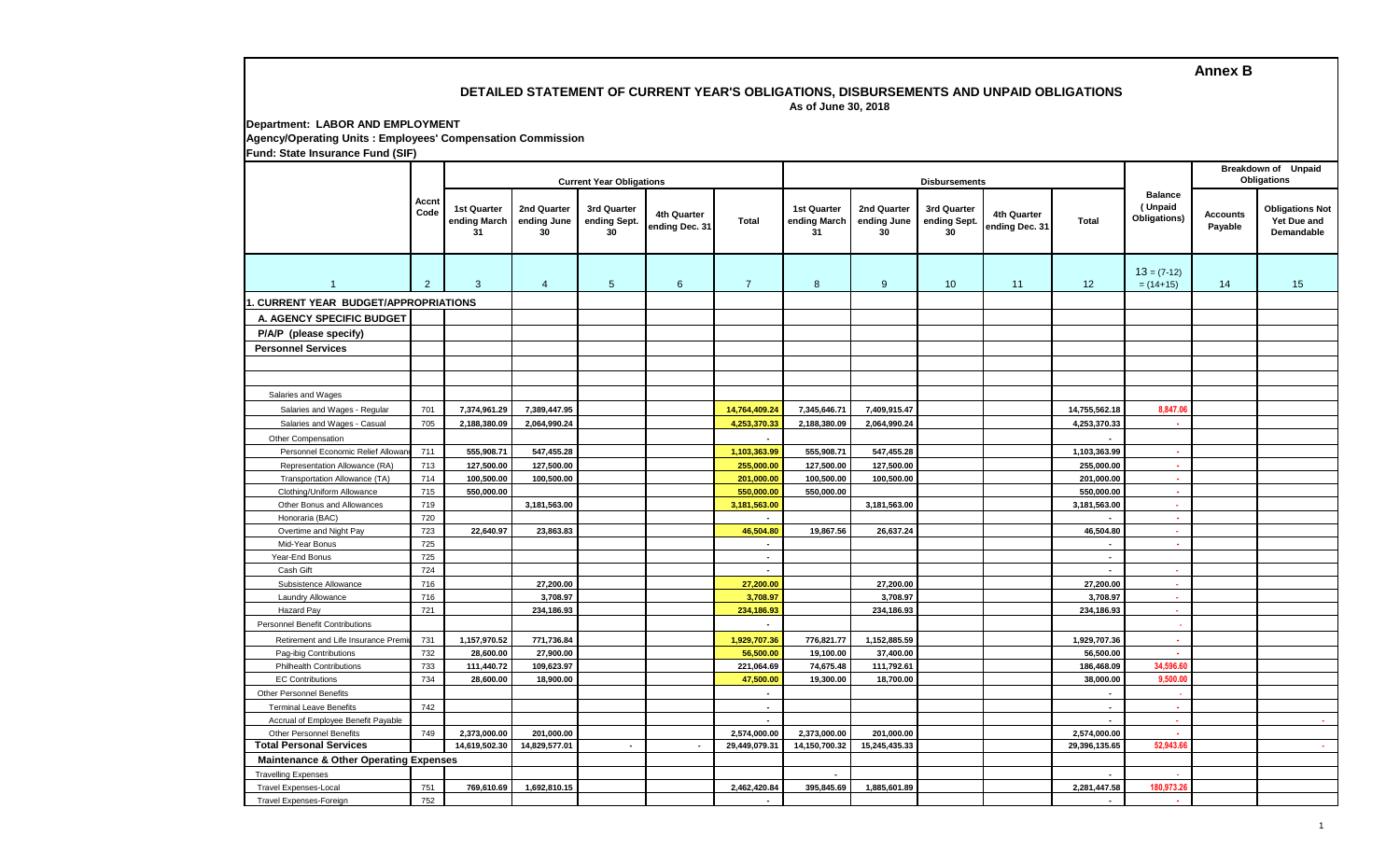**Annex B**

## **DETAILED STATEMENT OF CURRENT YEAR'S OBLIGATIONS, DISBURSEMENTS AND UNPAID OBLIGATIONS**

 **As of June 30, 2018**

**Department: LABOR AND EMPLOYMENT Agency/Operating Units : Employees' Compensation Commission**

**Fund: State Insurance Fund (SIF)**

|                                                       | Accnt<br>Code          |                                          | <b>Current Year Obligations</b>  |                                   |                               |                          | <b>Disbursements</b>              |                                  | <b>Breakdown of Unpaid</b><br><b>Obligations</b> |                               |                          |                                           |                            |                                                     |
|-------------------------------------------------------|------------------------|------------------------------------------|----------------------------------|-----------------------------------|-------------------------------|--------------------------|-----------------------------------|----------------------------------|--------------------------------------------------|-------------------------------|--------------------------|-------------------------------------------|----------------------------|-----------------------------------------------------|
|                                                       |                        | <b>1st Quarter</b><br>ending March<br>31 | 2nd Quarter<br>ending June<br>30 | 3rd Quarter<br>ending Sept.<br>30 | 4th Quarter<br>ending Dec. 31 | <b>Total</b>             | 1st Quarter<br>ending March<br>31 | 2nd Quarter<br>ending June<br>30 | 3rd Quarter<br>ending Sept.<br>30                | 4th Quarter<br>ending Dec. 31 | <b>Total</b>             | <b>Balance</b><br>(Unpaid<br>Obligations) | <b>Accounts</b><br>Payable | <b>Obligations Not</b><br>Yet Due and<br>Demandable |
| $\overline{1}$                                        | 2                      | 3                                        | $\overline{4}$                   | $5\phantom{.0}$                   | 6                             | $\overline{7}$           | 8                                 | 9                                | 10                                               | 11                            | 12                       | $13 = (7-12)$<br>$= (14+15)$              | 14                         | 15                                                  |
| Training and Scholarship Expenses                     |                        |                                          |                                  |                                   |                               |                          |                                   |                                  |                                                  |                               |                          |                                           |                            |                                                     |
| Training Expenses (Including MOA, Contr               | 753                    | 1,883,376.64                             | 4,090,037.33                     |                                   |                               | 5,973,413.97             | 1,368,376.64                      | 3,755,738.78                     |                                                  |                               | 5,124,115.42             | 849,298.5                                 |                            |                                                     |
| Supplies and Materials Expenses                       |                        |                                          |                                  |                                   |                               | $\overline{a}$           |                                   |                                  |                                                  |                               |                          |                                           |                            |                                                     |
| <b>Office Supplies Expenses</b>                       | 755                    | 210,876.43                               | 199,552.24                       |                                   |                               | 410,428.67               | 47,983.00                         | 299,005.16                       |                                                  |                               | 346,988.16               | 63.440.5                                  |                            |                                                     |
| Other Office Supplies Expenses - IT (PS)              | 765                    | 435,522.13                               | 239,037.90                       |                                   |                               | 674,560.03               | 20,106.00                         | 241,701.97                       |                                                  |                               | 261,807.97               | 412.752.06                                |                            |                                                     |
| Semi-Expendable - Mach.& Off. Equipme                 | OE                     | 43,909.00                                | 56,957.00                        |                                   |                               | 100,866.00               | 43,909.00                         | 47,699.00                        |                                                  |                               | 91,608.00                | 9,258.00                                  |                            |                                                     |
| Semi-Expendable - Info. Technology                    | $\mathsf{I}\mathsf{T}$ |                                          |                                  |                                   |                               | $\blacksquare$           |                                   |                                  |                                                  |                               |                          | ٠                                         |                            |                                                     |
| Semi-Expendable - Office Medical Eqpt                 | OME                    |                                          |                                  |                                   |                               | $\mathbf{r}$             |                                   |                                  |                                                  |                               | $\mathbf{r}$             | $\mathbf{r}$                              |                            |                                                     |
| Semi-Expendable - Furniture & Fixtures                | FF.                    | 113,622.00                               | 49,405.00                        |                                   |                               | 163,027.00               | 113,622.00                        | 49,405.00                        |                                                  |                               | 163,027.00               | $\mathbf{r}$                              |                            |                                                     |
| Fuel, Oil and Lubricants Expenses                     | 761                    | 98,602.62                                | 79,207.80                        |                                   |                               | 177,810.42               | 48,602.62                         | 79,207.80                        |                                                  |                               | 127,810.42               | 50,000.00                                 |                            |                                                     |
| Textbooks and Instructional Materials                 | 763                    | $\sim$                                   | 1,500.00                         |                                   |                               | 1,500.00                 | $\overline{\phantom{a}}$          | 1,500.00                         |                                                  |                               | 1,500.00                 | ×                                         |                            |                                                     |
| <b>Utility Expenses</b>                               |                        |                                          |                                  |                                   |                               |                          |                                   |                                  |                                                  |                               | $\sim$                   |                                           |                            |                                                     |
| Water Expenses                                        | 766                    | 293,328.93                               | 61,353.64                        |                                   |                               | 354,682.57               | 259,580.23                        | 71,651.95                        |                                                  |                               | 331,232.18               | 23,450.3                                  |                            |                                                     |
| <b>Electricity Expenses</b>                           | 767                    | 791,503.09                               | 1,513,656.00                     |                                   |                               | 2,305,159.09             | 442,412.98                        | 890,395.44                       |                                                  |                               | 1,332,808.42             | 972,350.67                                |                            |                                                     |
| <b>Communication Expenses</b>                         |                        |                                          |                                  |                                   |                               | $\sim$                   |                                   |                                  |                                                  |                               |                          |                                           |                            |                                                     |
| Postage and Deliveries (Philippine Postal)            | 771                    | 62,447.16                                | 101,871.79                       |                                   |                               | 164,318.95               | 26,547.16                         | 72,982.79                        |                                                  |                               | 99,529.95                | 64,789.00                                 |                            |                                                     |
| Telephone Expenses-Landline (Main and                 | 772                    | 271,097.81                               | 268,375.06                       |                                   |                               | 539,472.87               | 271,097.81                        | 268,375.06                       |                                                  |                               | 539,472.87               | 14.                                       |                            |                                                     |
| Telephone Expenses-Mobile (Main and RI                | 773                    | 81,199.70                                | 75,294.85                        |                                   |                               | 156,494.55               | 81,199.70                         | 75,294.85                        |                                                  |                               | 156,494.55               | ÷.                                        |                            |                                                     |
| Internet Subscription Expenses                        | 774                    | 55,450.00                                | 123,774.00                       |                                   |                               | 179,224.00               | 53,200.00                         | 126,024.00                       |                                                  |                               | 179,224.00               | 44                                        |                            |                                                     |
| Cable, Sattelite & Telegraph & Radio Exp              | 775                    |                                          |                                  |                                   |                               | $\overline{\phantom{a}}$ |                                   |                                  |                                                  |                               |                          | a.                                        |                            |                                                     |
| Membership Dues and Contribution to                   | 778                    |                                          |                                  |                                   |                               |                          |                                   |                                  |                                                  |                               | $\sim$                   | 14.                                       |                            |                                                     |
| Confidential, Intelligence and Extraordinary Expenses |                        |                                          |                                  |                                   |                               | $\overline{\phantom{a}}$ |                                   |                                  |                                                  |                               | $\sim$                   | ×.                                        |                            |                                                     |
| <b>Extraordinary Expenses</b>                         | 883                    | 24,702.85                                | 30,878.33                        |                                   |                               | 55,581.18                | 24,702.85                         | 30,878.33                        |                                                  |                               | 55,581.18                | ×                                         |                            |                                                     |
| <b>Professional Services</b>                          |                        |                                          |                                  |                                   |                               |                          |                                   |                                  |                                                  |                               |                          | $\sim$                                    |                            |                                                     |
| <b>Legal Services</b>                                 | 791                    | 17.500.00                                | 20.000.00                        |                                   |                               | 37.500.00                | 17,500.00                         | 15.000.00                        |                                                  |                               | 32.500.00                | 5.000.00                                  |                            |                                                     |
| <b>Auditing Services</b>                              | 792                    |                                          |                                  |                                   |                               |                          |                                   |                                  |                                                  |                               |                          | ×                                         |                            |                                                     |
| <b>Other Professional Services</b>                    | 799                    | 419,336.44                               | 2,429,495.43                     |                                   |                               | 2,848,831.87             | 419,336.44                        | 2,429,495.43                     |                                                  |                               | 2,848,831.87             | $\mathbf{r}$                              |                            |                                                     |
| <b>General Services</b>                               |                        |                                          |                                  |                                   |                               |                          |                                   |                                  |                                                  |                               |                          | $\mathbf{r}$                              |                            |                                                     |
| General Services (SPES Program)                       | 795                    |                                          | 356,687.90                       |                                   |                               | 356,687.90               |                                   | 356,687.90                       |                                                  |                               | 356,687.90               |                                           |                            |                                                     |
| <b>Janitorial Services</b>                            | 796                    | 441,263.91                               | 963,095.80                       |                                   |                               | 1,404,359.71             | 441,263.91                        | 814,961.02                       |                                                  |                               | 1,256,224.93             | 148,134.7                                 |                            |                                                     |
| <b>Security Services</b>                              | 797                    | 760,618.05                               | 913,161.66                       |                                   |                               | 1,673,779.71             | 760,618.05                        | 912,561.66                       |                                                  |                               | 1,673,179.71             | 600.00                                    |                            |                                                     |
| Repairs and Maintenance                               |                        |                                          |                                  |                                   |                               | $\sim$                   |                                   |                                  |                                                  |                               | $\overline{\phantom{a}}$ | ×.                                        |                            |                                                     |
| Repairs & Maintenance - Buildings & Othe              | 811                    | 85,625.99                                | 72,421.34                        |                                   |                               | 158,047.33               | 85,625.99                         | 72,421.34                        |                                                  |                               | 158,047.33               | ×.                                        |                            |                                                     |
| Repairs & Maintenance - Office Equipmer               | 821                    | 22,790.39                                | 8,383.34                         |                                   |                               | 31,173.73                | 22,790.39                         | 8,383.34                         |                                                  |                               | 31,173.73                | $\sim$                                    |                            |                                                     |
| Repairs & Maintenance - Office Furniture              | 822                    |                                          |                                  |                                   |                               | $\blacksquare$           |                                   |                                  |                                                  |                               | $\sim$                   | $\sim$                                    |                            |                                                     |
| Repairs & Maintenance - IT Equipment                  | 823                    | 7,666.68                                 | 111,166.68                       |                                   |                               | 118,833.36               | 7,666.68                          | 111,166.68                       |                                                  |                               | 118,833.36               | $\sim$                                    |                            |                                                     |
| Repairs & Maintenance - Motor Vehicle                 | 841                    | 38,290.53                                | 47,917.44                        |                                   |                               | 86,207.97                | 38,290.53                         | 47,917.44                        |                                                  |                               | 86,207.97                | $\mathbf{r}$                              |                            |                                                     |
|                                                       |                        |                                          |                                  |                                   |                               |                          |                                   |                                  |                                                  |                               |                          |                                           |                            |                                                     |
| Donation                                              | 878                    |                                          | 257,500.00                       |                                   |                               | 257,500.00               |                                   | 257,500.00                       |                                                  |                               | 257,500.00               | $\sim$                                    |                            |                                                     |